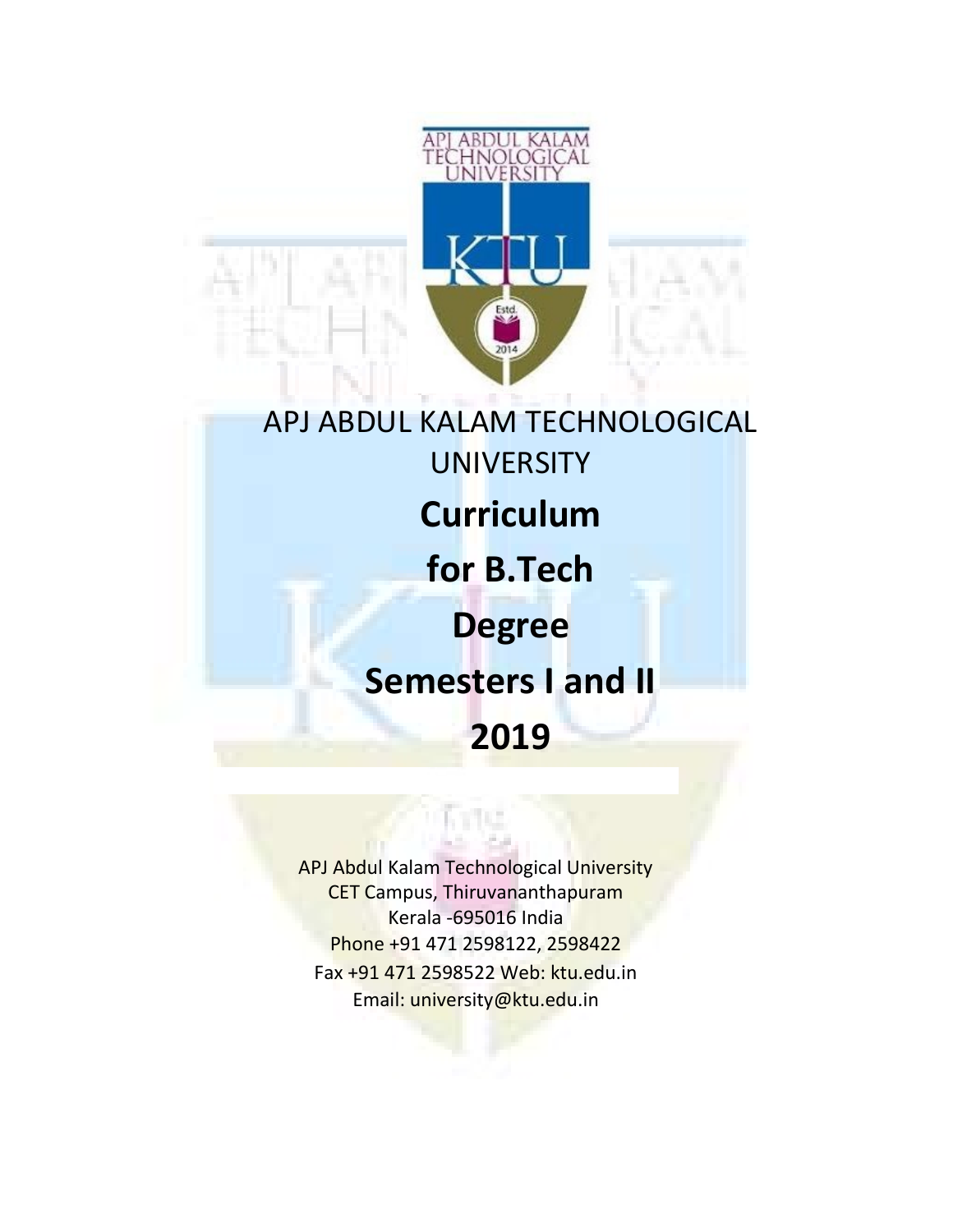## B.TECH CURRICULUM

## General Guidelines

Every course of B. Tech. Program shall be placed in one of the nine categories as listed in table below. The little was a state of the state of the state of the state of the state of the state of the state of the state of the state of the state of the state of the state of the state of the state of the state of t

| SI.<br><b>No</b> | Category                                                       | Code       | <b>Credits</b> |  |
|------------------|----------------------------------------------------------------|------------|----------------|--|
| $\mathbf{1}$     | Humanities and Social Sciences including Management<br>courses | <b>HMC</b> | 8              |  |
| $\overline{2}$   | <b>Basic Science courses</b>                                   | <b>BSC</b> | 26             |  |
| 3                | <b>Engineering Science Courses</b>                             | <b>ESC</b> | 22             |  |
| $\overline{4}$   | <b>Program Core Courses</b>                                    | <b>PCC</b> | 76             |  |
| 5                | <b>Program Elective Courses</b>                                | <b>PEC</b> | 15             |  |
| 6                | <b>Open Elective Courses</b>                                   | <b>OEC</b> | $\overline{3}$ |  |
| 7                | <b>Project work and Seminar</b>                                | <b>PWS</b> | 10             |  |
| 8                | Mandatory Non-credit Courses (P/F) with grade                  | <b>MNC</b> |                |  |
| 9                | Mandatory Student Activities (P/F)                             | <b>MSA</b> | $\overline{2}$ |  |
|                  | <b>Total Mandatory Credits</b>                                 |            | 162            |  |
| 10               | <b>Value Added Course (Optional)</b>                           | <b>VAC</b> | 20             |  |

No semester shall have more than six lecture-based courses and two laboratory and/or drawing/seminar/project courses in the curriculum. Semester-wise credit distribution shall be as below: 

| Sem                               |     | 1  | $\overline{2}$ | 3  | $\overline{a}$ | 5  | 6  | $\overline{7}$ | 8  | <b>Total</b>   |
|-----------------------------------|-----|----|----------------|----|----------------|----|----|----------------|----|----------------|
| <b>Credits</b>                    |     | 17 | 21             | 22 | 22             | 23 | 23 | 15             | 17 | 160            |
| <b>Activity</b><br><b>Points</b>  |     |    | 50             |    |                |    |    | 50             |    | $---$          |
| <b>Credits</b><br><b>Activity</b> | for |    |                |    | 2              |    |    |                |    | $\overline{2}$ |
| G.Total                           |     |    |                |    |                |    |    |                |    | 162            |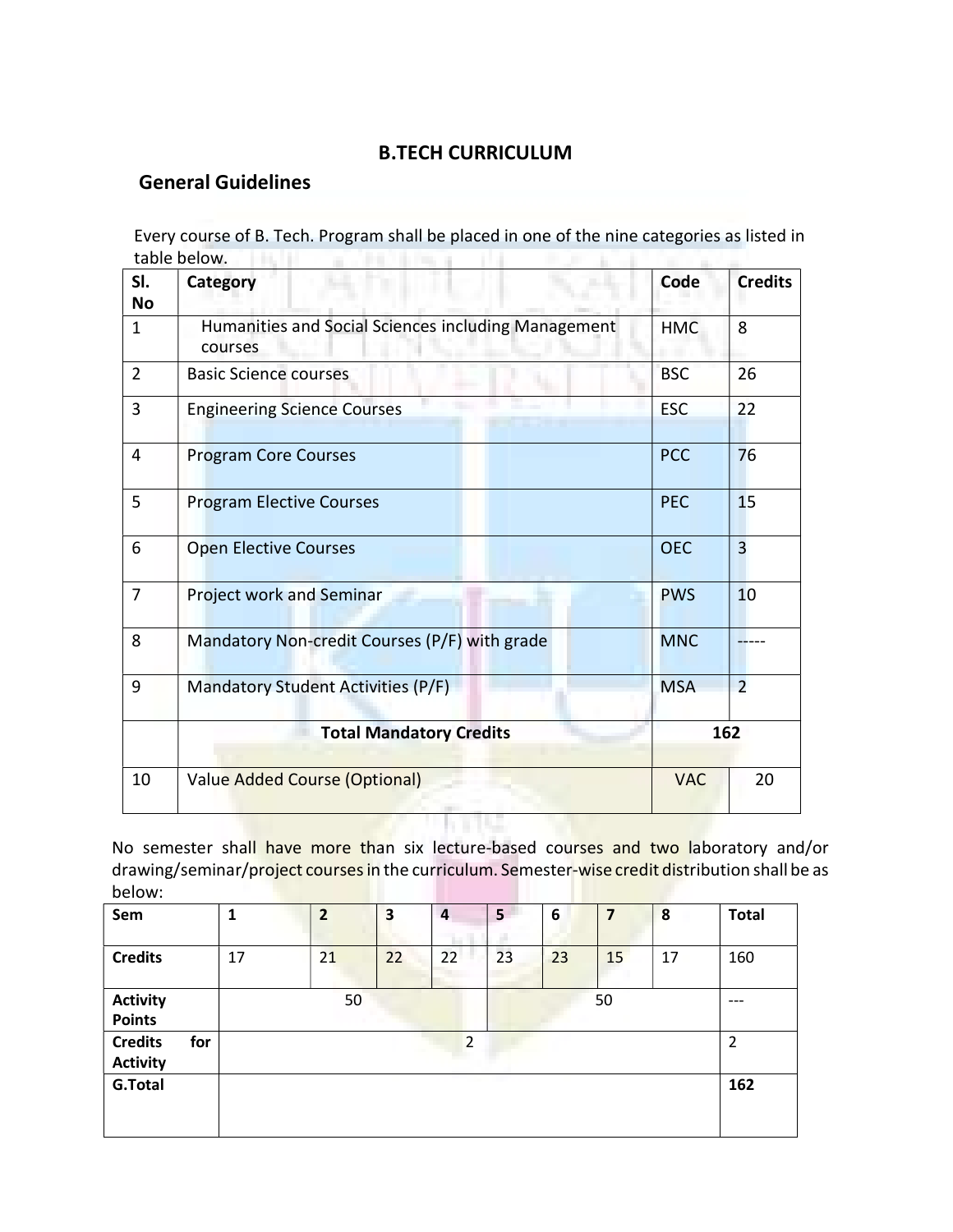Basic Science Courses: Maths, Physics, Chemistry, Biology for Engineers, Life Science etc

Engineering science courses: Basic Electrical, Engineering Graphics, Programming, Workshop, Basic Electronics, Basic Civil, Engineering Mechanics, Mechanical Engineering, Thermodynamics, Introduction to Engineering, Design Engineering, Materials Engineering etc.

Humanities and Social Sciences including Management courses: English, Humanities, Professional Ethics, Management-I, (Organizational Behavior)/ Finance & Accounting, Economics etc

Mandatory non-credit courses: Environmental Science, Constitution of India/Essence of Indian Knowledge Tradition, Industrial Safety Engineering, disaster management etc.

#### Course Code and Course Number

Each course is denoted by a unique code consisting of three alphabets followed by three numerals like **E C L 2 0 1.** The first two letter code refers to the department offering the course. EC stands for course in Electronics & Communication, course code MA refers to a course in Mathematics, course code ES refers to a course in Engineering Science etc. Third letter stands for the nature of the course as indicated in the Table 1.

| Code | <b>Description</b>                                                                 |
|------|------------------------------------------------------------------------------------|
|      |                                                                                    |
|      | Theory based courses (other the lecture hours, these courses can have tutorial     |
|      | and practical hours, e.g., L-T-P structures 3-0-0, 3-1-2, 3-0-2 etc.)              |
|      | Laboratory based courses (where performance is evaluated primarily on the basis    |
|      | of practical or laboratory work with LTP structures like 0-0-3, 1-0-3, 0-1-3 etc.) |
| N    | Non-credit courses                                                                 |
| D    | Project based courses (Major, Mini Projects)                                       |
|      | <b>Seminar Courses</b>                                                             |

Course Number is a three digit number and the first digit refers to the Academic year in which the course is normally offered, i.e. 1, 2, 3, or 4 for the B. Tech. Programme of four year duration. Of the other two digits, the last digit identifies whether the course is offered normally in the odd (odd number), even (even number) or in both the semesters (zero). The middle number could be any digit. ECL 201 is a laboratory course offered in EC department for third semester, MAT 101 is a course in Mathematics offered in the first semester, EET 344 is a course in Electrical Engineering offered in the sixth semester, PHT 110 is a course in Physics offered both the first and second semesters, EST 102 is a course in Basic Engineering offered by one or many departments. These course numbers are to be given in the curriculum and syllabi.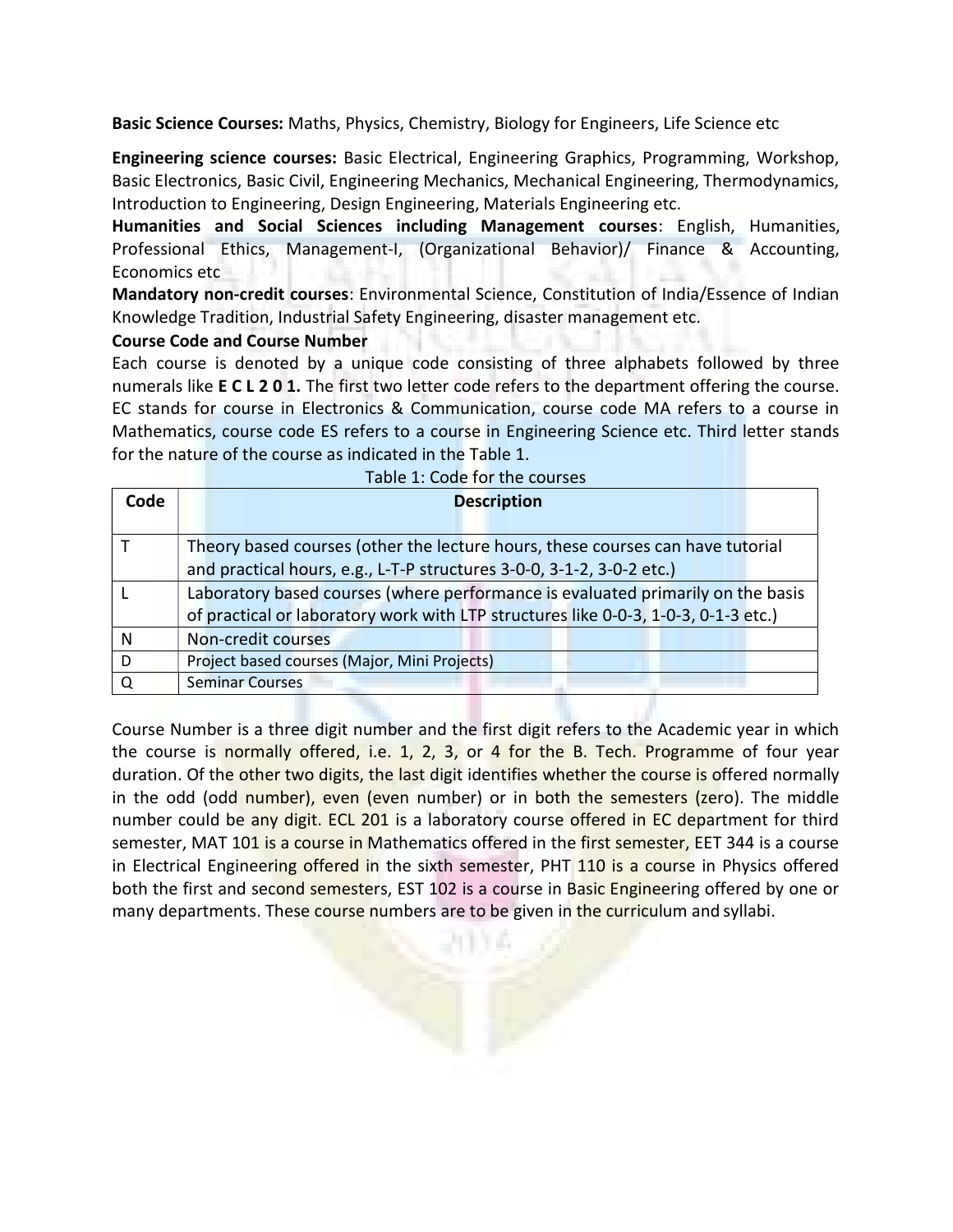## Departments

Each course is offered by a Department and their two-letter course prefix is given in Table 2.

| Sl.No          | Department                              | <b>Course Prefix</b> | Sl.No | Department                                          | <b>Course Prefix</b> |
|----------------|-----------------------------------------|----------------------|-------|-----------------------------------------------------|----------------------|
| 1              | Biotechnology                           | <b>BT</b>            | 15    | <b>Chemistry</b>                                    | <b>CY</b>            |
| $\overline{2}$ | Civil Engg                              | СE                   | 16    | <b>Chemical Engg</b>                                | <b>CH</b>            |
| 3              | <b>Computer Science</b>                 | <b>CS</b>            | 17    | <b>Electrical &amp; Electronics</b>                 | EE                   |
| $\overline{4}$ | <b>Humanities</b>                       | HU                   | 18    | Information<br>Technology                           | IT                   |
| 5              | <b>Mathematics</b>                      | МA                   | 19    | <b>Mechanical Engg</b>                              | ME                   |
| 6              | Physics                                 | PH                   | 20    | <b>Biomedical Engg</b>                              | BM                   |
| 7              | Electronics &                           | <b>EC</b>            | 21    | <b>Mechatronics</b>                                 | <b>MR</b>            |
|                | Communication                           |                      |       |                                                     |                      |
| 8              | Metallurgy                              | <b>MT</b>            | 22    | Automobile                                          | <b>AU</b>            |
| 9              | <b>Production Engg</b>                  | <b>PE</b>            | 23    | Mechanical(Prod)                                    | <b>MP</b>            |
| 10             | <b>Aeronautical Engg</b>                | AO                   | 24    | <b>Food Technology</b>                              | <b>FT</b>            |
| 11             | <b>Industrial Engg</b>                  | IE.                  | 25    | Mechanical (Auto)                                   | <b>MU</b>            |
| 12             | Naval & Ship Building                   | <b>SB</b>            | 26    | <b>Applied Electronics &amp;</b><br>Instrumentation | <b>AE</b>            |
| 13             | <b>Instrumentation &amp;</b><br>Control | IC                   | 27    | Safety & Fire Engg                                  | <b>FS</b>            |
| 14             | Electronics &<br><b>Biomedical</b>      | EB                   | 28    | <b>Polymer Engg</b>                                 | PO                   |

Table 2: Departments and their codes

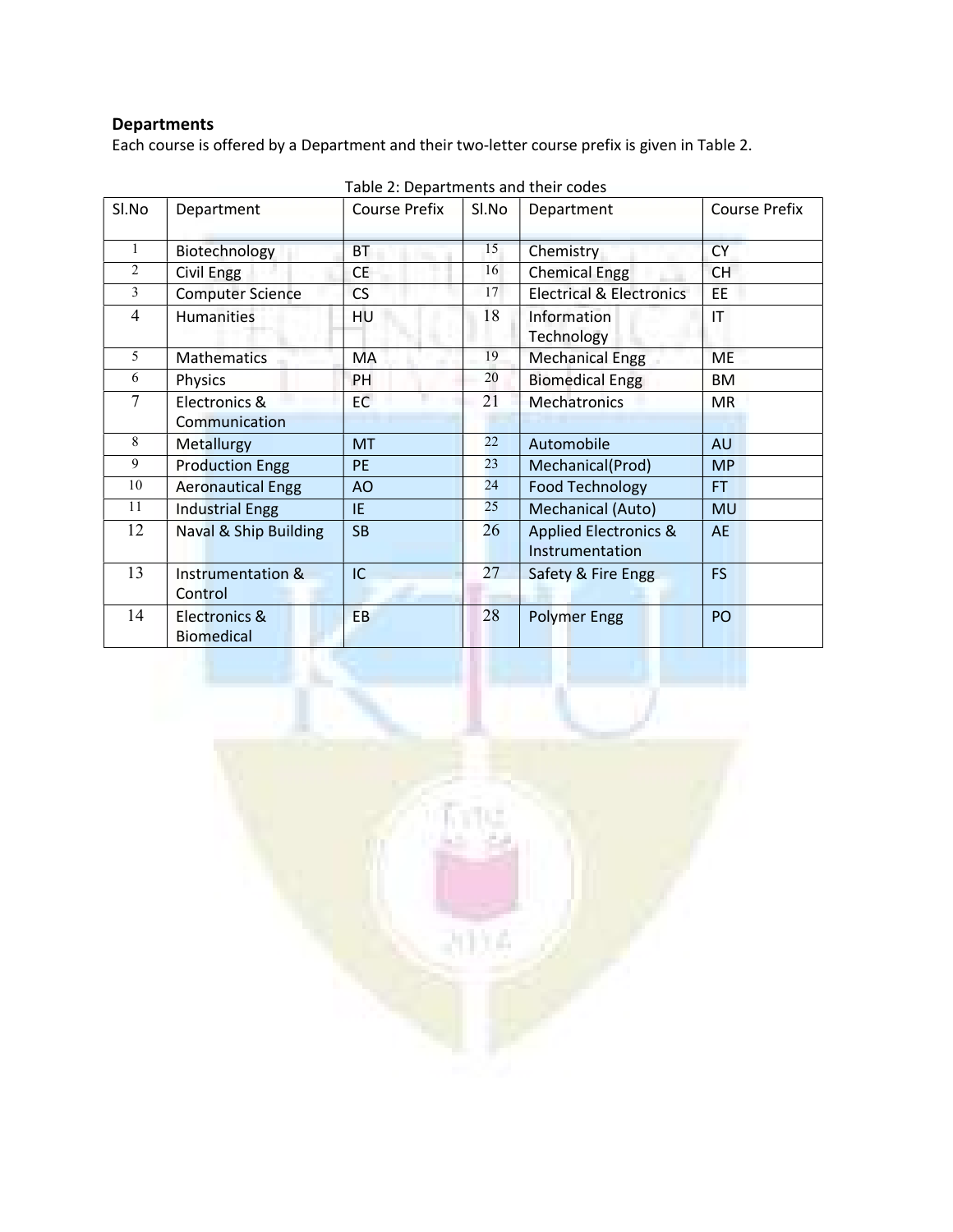### SEMESTER I

| SLOT                    | <b>CATE</b><br><b>GORY</b> | <b>COURSE</b><br><b>CODE</b> | <b>COURSES</b>                                                      | $L-T-P$     | <b>HOURS</b>   | <b>CREDI</b><br>T |
|-------------------------|----------------------------|------------------------------|---------------------------------------------------------------------|-------------|----------------|-------------------|
| $\overline{\mathsf{A}}$ | <b>BSC</b>                 | <b>MAT 101</b>               | LINEAR ALGEBRA AND CALCULUS                                         | $3 - 1 - 0$ | $\overline{4}$ | $\overline{4}$    |
| $\mathsf{B}$<br>1/2     | <b>BSC</b>                 | <b>PHT 100</b>               | <b>ENGINEERING PHYSICS A</b>                                        | $3 - 1 - 0$ | $\overline{4}$ | $\overline{4}$    |
|                         |                            | <b>PHT 110</b>               | <b>ENGINEERING PHYSICS B</b>                                        | $3 - 1 - 0$ | $\overline{4}$ | $\overline{4}$    |
|                         | <b>BSC</b>                 | <b>CYT100</b>                | <b>ENGINEERING CHEMISTRY</b>                                        | $3 - 1 - 0$ | $\overline{4}$ | $\overline{4}$    |
| $\mathsf{C}$<br>1/2     | <b>ESC</b>                 | <b>EST 100</b>               | <b>ENGINEERING MECHANICS</b>                                        | $2 - 1 - 0$ | $\overline{3}$ | $\overline{3}$    |
|                         | <b>ESC</b>                 | <b>EST 110</b>               | <b>ENGINEERING GRAPHICS</b>                                         | $2 - 0 - 2$ | $\overline{4}$ | $\overline{3}$    |
| D<br>1/2                | <b>ESC</b>                 | <b>EST 120</b>               | <b>BASICS OF CIVIL &amp; MECHANICAL</b><br><b>ENGINEERING</b>       | $4 - 0 - 0$ | $\overline{4}$ | $\overline{4}$    |
|                         | <b>ESC</b>                 | <b>EST 130</b>               | <b>BASICS OF ELECTRICAL &amp;</b><br><b>ELECTRONICS ENGINEERING</b> | $4 - 0 - 0$ | $\overline{4}$ | $\overline{4}$    |
| $\mathsf E$             | <b>MNC</b>                 | <b>HUT 101</b>               | LIFE SKILLS                                                         | $2 - 0 - 2$ | $\overline{4}$ | $- -$             |
| $\mathsf{S}$<br>1/2     | <b>BSC</b>                 | <b>PHL 120</b>               | <b>ENGINEERING PHYSICS LAB</b>                                      | $0 - 0 - 2$ | 2 <sup>1</sup> | $\mathbf{1}$      |
|                         | <b>BSC</b>                 | <b>CYL 120</b>               | <b>ENGINEERING CHEMISTRY LAB</b>                                    | $0 - 0 - 2$ | $2^{\circ}$    | $\mathbf{1}$      |
| $\mathsf T$<br>1/2      | <b>ESC</b>                 | <b>ESL 120</b>               | <b>CIVIL &amp; MECHANICAL WORKSHOP</b>                              | $0 - 0 - 2$ | $\overline{2}$ | $\mathbf{1}$      |
|                         | <b>ESC</b>                 | <b>ESL 130</b>               | <b>ELECTRICAL &amp; ELECTRONICS</b><br><b>WORKSHOP</b>              | $0 - 0 - 2$ | $2^{\circ}$    | $\mathbf{1}$      |
|                         |                            |                              | <b>TOTAL</b>                                                        |             | $23/24*$       | 17                |

\*Minimum hours per week

Note:-To make up for the hours lost due to induction program, one extra hour may be allotted to each course.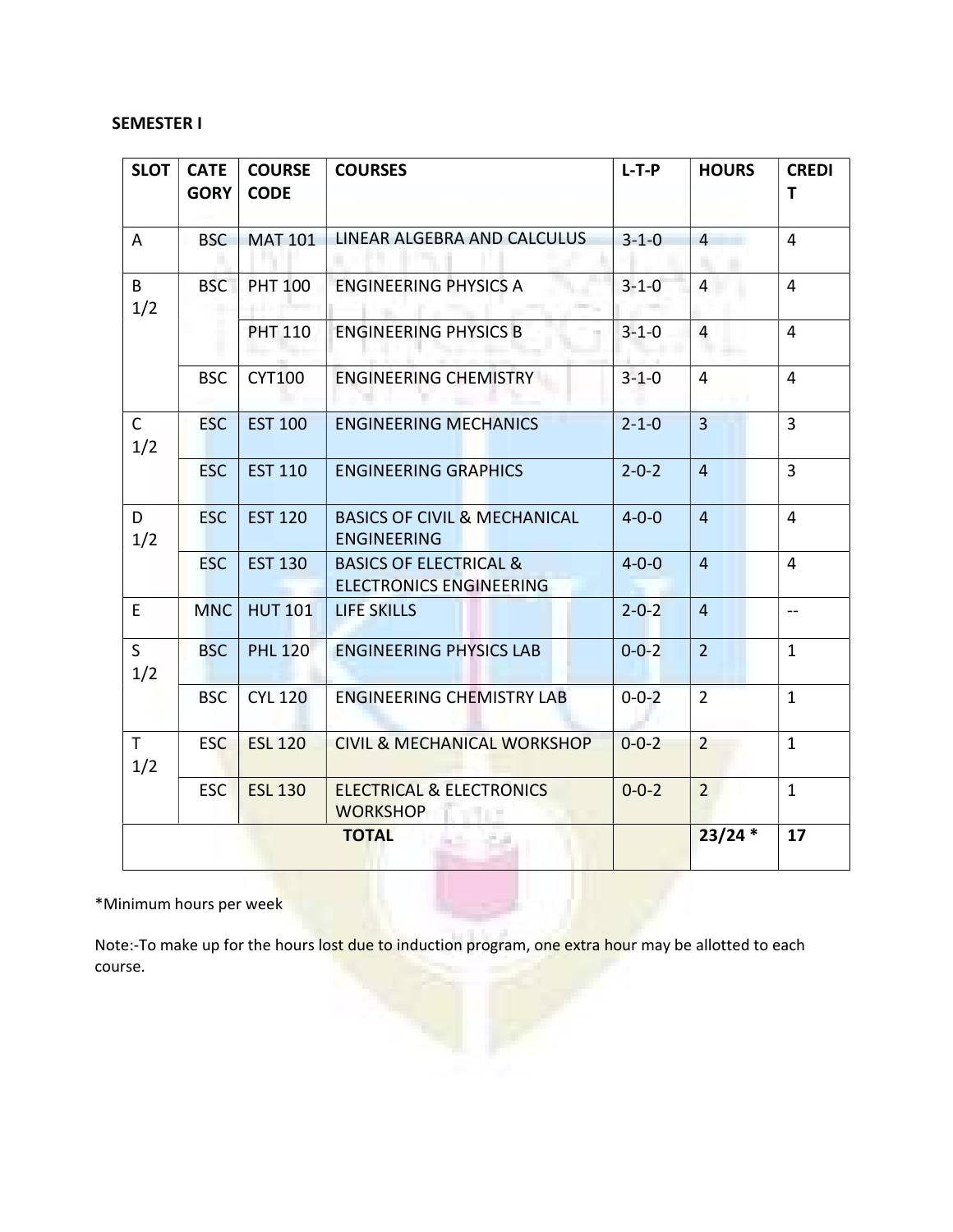SEMESTER II

| SLOT                | <b>CATE</b><br>GORY | <b>COURSE</b><br><b>CODE</b> | <b>COURSES</b>                                                      | $L-T-P$     | <b>HOURS</b>   | <b>CREDIT</b>  |
|---------------------|---------------------|------------------------------|---------------------------------------------------------------------|-------------|----------------|----------------|
| A                   | <b>BSC</b>          | <b>MAT 102</b>               | VECTOR CALCULUS, DIFFERENTIAL<br><b>EQUATIONS AND TRANSFORMS</b>    | $3 - 1 - 0$ | $\overline{4}$ | $\overline{4}$ |
| B                   | <b>BSC</b>          | <b>PHT 100</b>               | <b>ENGINEERING PHYSICS A</b>                                        | $3 - 1 - 0$ | $\overline{4}$ | $\overline{4}$ |
| 1/2                 |                     | <b>PHT 110</b>               | <b>ENGINEERING PHYSICS B</b>                                        | $3 - 1 - 0$ | $\overline{4}$ | $\overline{4}$ |
|                     | <b>BSC</b>          | <b>CYT100</b>                | <b>ENGINEERING CHEMISTRY</b>                                        | $3 - 1 - 0$ | $\overline{4}$ | $\overline{4}$ |
| $\mathsf{C}$<br>1/2 | <b>ESC</b>          | <b>EST 100</b>               | <b>ENGINEERING MECHANICS</b>                                        | $2 - 1 - 0$ | $\overline{3}$ | $\overline{3}$ |
|                     | <b>ESC</b>          | <b>EST 110</b>               | <b>ENGINEERING GRAPHICS</b>                                         | $2 - 0 - 2$ | $\overline{4}$ | $\overline{3}$ |
| D<br>1/2            | <b>ESC</b>          | <b>EST 120</b>               | <b>BASICS OF CIVIL &amp; MECHANICAL</b><br><b>ENGINEERING</b>       | $4 - 0 - 0$ | $\overline{4}$ | $\overline{4}$ |
|                     | <b>ESC</b>          | <b>EST 130</b>               | <b>BASICS OF ELECTRICAL &amp;</b><br><b>ELECTRONICS ENGINEERING</b> | $4 - 0 - 0$ | $\overline{4}$ | $\overline{4}$ |
| E                   | <b>MNC</b>          | <b>HUT 102</b>               | PROFESSIONAL COMMUNICATION                                          | $2 - 0 - 2$ | $\overline{4}$ | --             |
| F                   | <b>ESC</b>          | <b>EST 102</b>               | PROGRAMMING IN C                                                    | $2 - 1 - 2$ | 5 <sub>5</sub> | 4              |
| S<br>1/2            | <b>BSC</b>          | <b>PHL 120</b>               | <b>ENGINEERING PHYSICS LAB</b>                                      | $0 - 0 - 2$ | $\overline{2}$ | $\mathbf{1}$   |
|                     | <b>BSC</b>          | <b>CYL 120</b>               | <b>ENGINEERING CHEMISTRY LAB</b>                                    | $0 - 0 - 2$ | 2 <sup>1</sup> | $\mathbf{1}$   |
| $\mathsf{T}$<br>1/2 | <b>ESC</b>          | <b>ESL 120</b>               | <b>CIVIL &amp; MECHANICAL WORKSHOP</b>                              | $0 - 0 - 2$ | $\overline{2}$ | $\mathbf{1}$   |
|                     | <b>ESC</b>          | <b>ESL 130</b>               | <b>ELECTRICAL &amp; ELECTRONICS</b><br><b>WORKSHOP</b>              | $0 - 0 - 2$ | $\overline{2}$ | $\mathbf{1}$   |
|                     |                     |                              | <b>TOTAL</b>                                                        |             | 28/29          | 21             |

ïΑ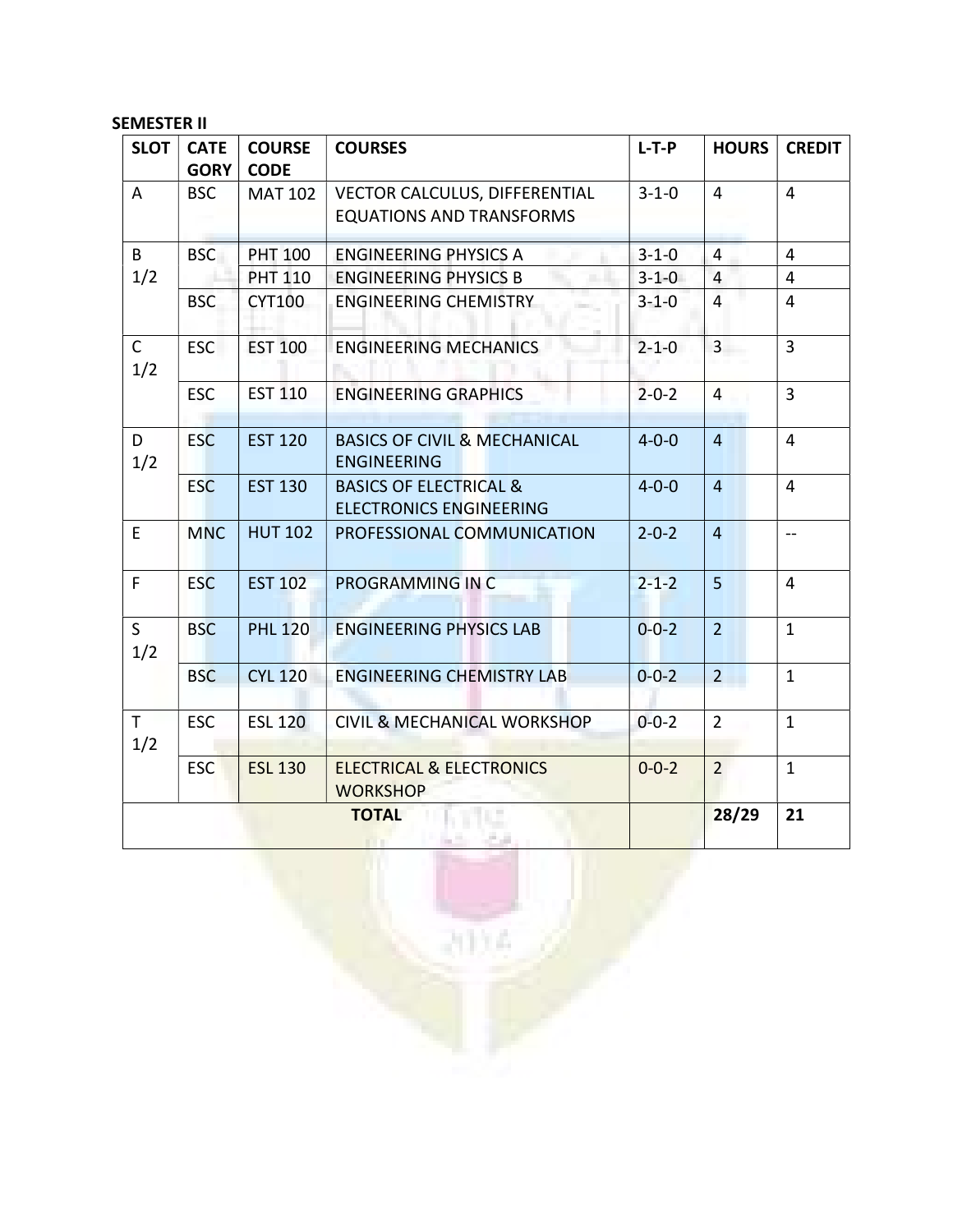#### NOTE:

- 1. Engineering Physics A/Engineering Physics B and Engineering Chemistry shall be offered in both semesters. Institutions can advise students belonging to about 50% of the number of branches in the Institution to opt for Engineering Physics in SI and Engineering Chemistry in S2 & vice versa. Students opting for Engineering Physics A/ Engineering Physics B in a semester should attend Physics Lab in the same semester and students opting for Engineering Chemistry in one semester should attend Engineering Chemistry Lab in the same semester.
- 2. Engineering Physics A is meant for programs Applied Electronics, Biomedical, Computer Science, Electrical & Electronics, Electronics & Biomedical, Electronics & Communication, Information Technology, and Instrumentation& Control.

Engineering Physics B is meant for programs Aeronautical, Automobile, Biotechnology, Chemical, Civil, Food Technology, Industrial, Mechanical, Mech(Auto), Mech(Prod), Mechatronics, Metallurgy, Naval Arch, Polymer, Production, Robotics, and Safety & Fire.

Physics Lab: Same syllabus for both Engineering Physics A and Engineering Physics B

- 3. Engineering Mechanics and Engineering Graphics shall be offered in both semesters. Institutions can advise students belonging to about 50% of the number of branches in the Institution to opt for Engineering Mechanics in SI and Engineering Graphics in S2 & vice versa.
- 4. Basics of Civil & Mechanical Engineering and Basics of Electrical & Electronics Engineering shall be offered in both semesters. Basics of Civil & Mechanical Engineering contain equal weightage for Civil Engineering and Mechanical Engineering. Slot for the course is D with CIE marks of 25 each and ESE marks of 50 each. Students belonging to branches of AEI, EI, BME, ECE, EEE, ICE, CSE, IT, RA can choose this course in S1.

Basics of Electrical & Electronics Engineering contain equal weightage for Electrical Engineering and Electronics Engineering. Slot for the course is D with CIE marks of 25 each and ESE marks of 50 each. Students belonging to AERO, AUTO, CE, FSE, IE, ME, MECHATRONICS, PE, METTULURGY, BT, BCE, CHEM, FT, POLY can choose this course in S1. Students having Basics of Civil & Mechanical Engineering in one semester should attend Civil & Mechanical Workshop in the same semester and students having Basics of Electrical & Electronics Engineering in a semester should attend Electrical & Electronics Workshop in the same semester.